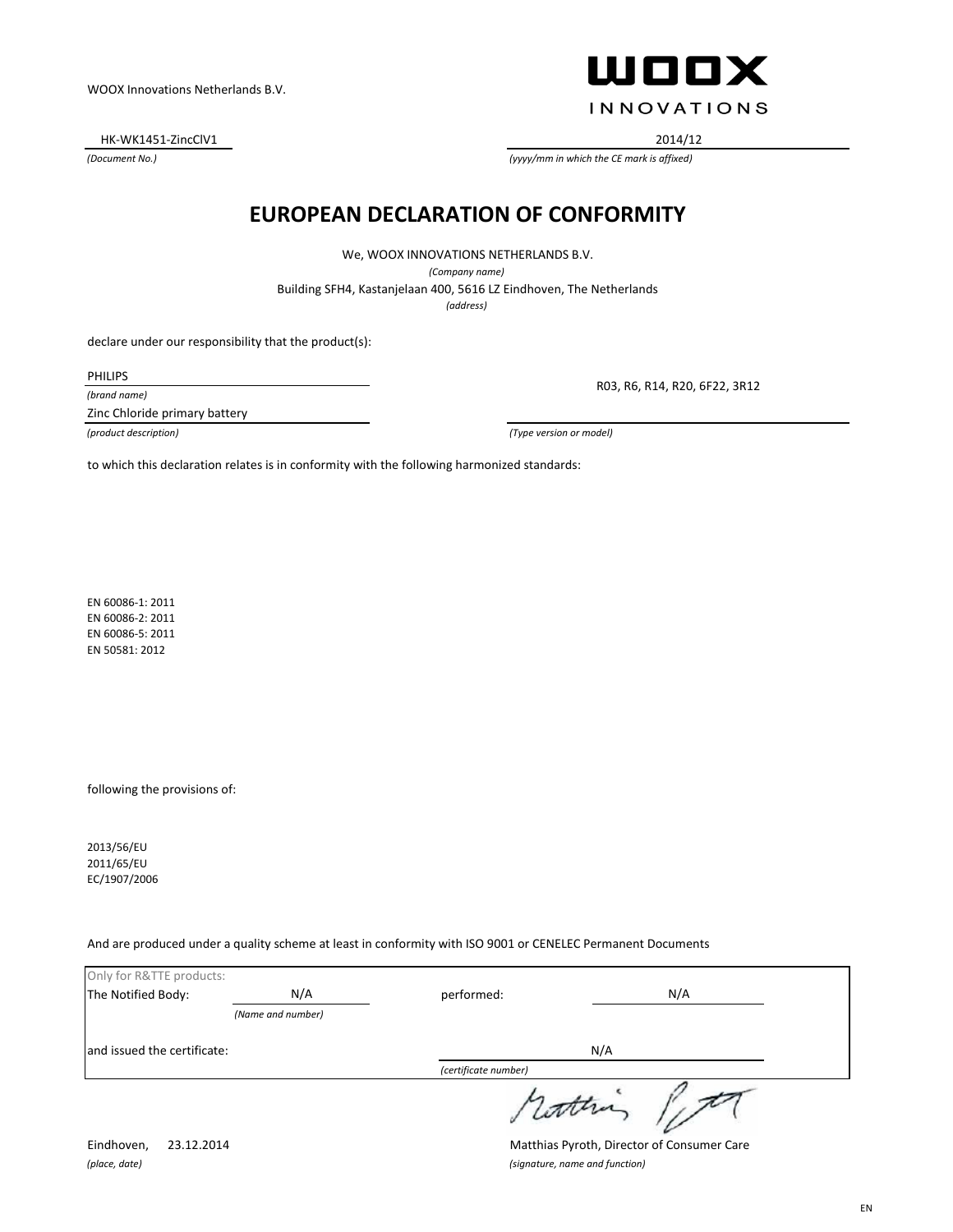HK-WK1451-ZincClV1 2014/12

*(Document No. / Numéro du document)*



*(yyyy/mm in which the CE mark is affixed / aaaa/mm au cours de laquelle le marquage CE a été apposé)*

### **EUROPEAN DECLARATION OF CONFORMITY**

(DECLARATION DE CONFORMITE CE) *(address / adresse)* Building SFH4, Kastanjelaan 400, 5616 LZ Eindhoven, The Netherlands We, WOOX INNOVATIONS NETHERLANDS B.V. *(Company name / Nom de l'entreprise)*

declare under our responsibility that the product(s):

(déclarons sous notre propre responsabilité que le(s) produit(s))

PHILIPS

*(brand name, nom de la marque)*

Zinc Chloride primary battery

R03, R6, R14, R20, 6F22, 3R12

*(product description, description du produit) (Type version or model, référence ou modèle)*

(auquel cette déclaration se rapporte, est conforme aux normes harmonisées suivantes) to which this declaration relates is in conformity with the following harmonized standards:

EN 60086-1: 2011 EN 60086-2: 2011 EN 60086-5: 2011 EN 50581: 2012

following the provisions of: (conformément aux exigences essentielles et autres dispositions pertinentes de:)

2013/56/EU 2011/65/EU EC/1907/2006

And are produced under a quality scheme at least in conformity with ISO 9001 or CENELEC Permanent Documents (Et sont fabriqués conformément à une qualité au moins conforme à la norme ISO 9001 ou aux Documents Permanents CENELEC)

| Only for R&TTE products:<br>The Notified Body: | N/A                              | performed:   | N/A                                         |
|------------------------------------------------|----------------------------------|--------------|---------------------------------------------|
| (L'Organisme Notifié)                          | (Name and number/ nom et numéro) | (a effectué) |                                             |
| land issued the certificate:                   |                                  |              | N/A                                         |
| (et a délivré le certificat)                   |                                  |              | (certificate number / numéro du certificat) |
|                                                |                                  |              |                                             |

Eindhoven, 23.12.2014 Matthias Pyroth, Director of Consumer Care *(place,date / lieu, date) (signature, name and function / signature, nom et fonction)*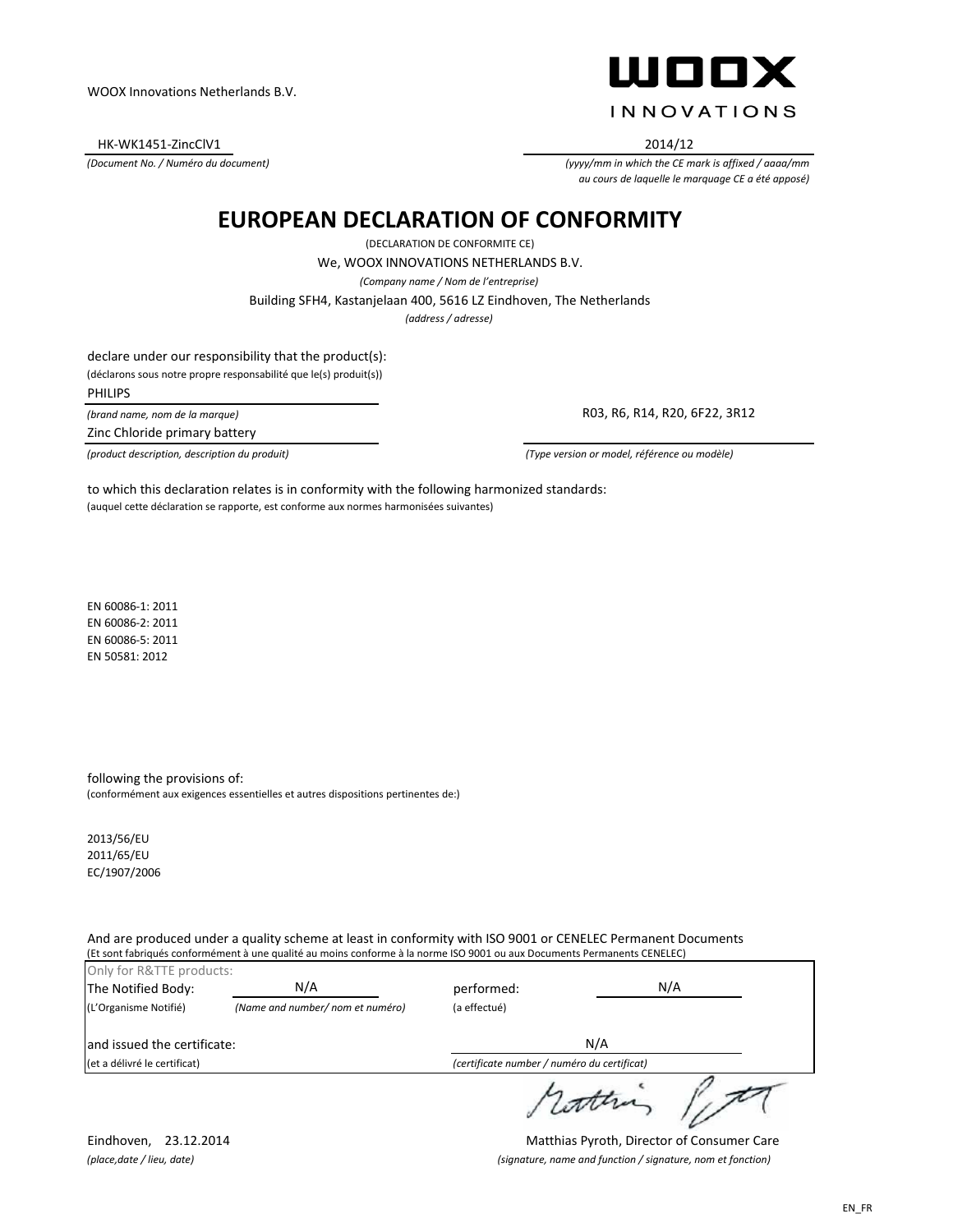HK-WK1451-ZincClV1 2014/12

**WOOX INNOVATIONS** 

*(Bericht Nr.) (JJJJ/MM der CE Zeichnerteilung)*

### **EG - Konformitätserklärung**

*(Anschrift)* Building SFH4, Kastanjelaan 400, 5616 LZ Eindhoven, The Netherlands Wir, WOOX INNOVATIONS NETHERLANDS B.V. *(Firmenname)*

erklären als Verantwortliche, dass folgende(s) elektronische(s) Produkt(e):

PHILIPS

*(Markenname)*

Zinc Chloride primary battery

R03, R6, R14, R20, 6F22, 3R12

*(Produktbezeichnung) (Typenbezeichnung oder Modell)*

auf die sich diese Konformitätserklärung bezieht, allen nachstehenden harmonisierten Normen entspricht:

EN 60086-1: 2011 EN 60086-2: 2011 EN 60086-5: 2011 EN 50581: 2012

entsprechend der Bestimmungen der:

2013/56/EU 2011/65/EU EC/1907/2006

und die gemäß eines Qualitätsystems produziert werden, dass mindestens der ISO 9001 oder CENELEC Permanent Documents entspricht

| Only for R&TTE products:    |                       |                    |         |
|-----------------------------|-----------------------|--------------------|---------|
| Die benannte Stelle:        | N/A                   | ausgeführt:        | N/A     |
|                             | (Name und Kennnummer) |                    |         |
| und stellen das Zertifikat: |                       |                    | N/A     |
|                             |                       | (Zertifikatnummer) |         |
|                             |                       |                    | 1 compa |

Eindhoven, 23.12.2014 Matthias Pyroth, Director of Consumer Care *(Ort, Datum) (Unterschrift, Name und Funktion des Unterzeichners)*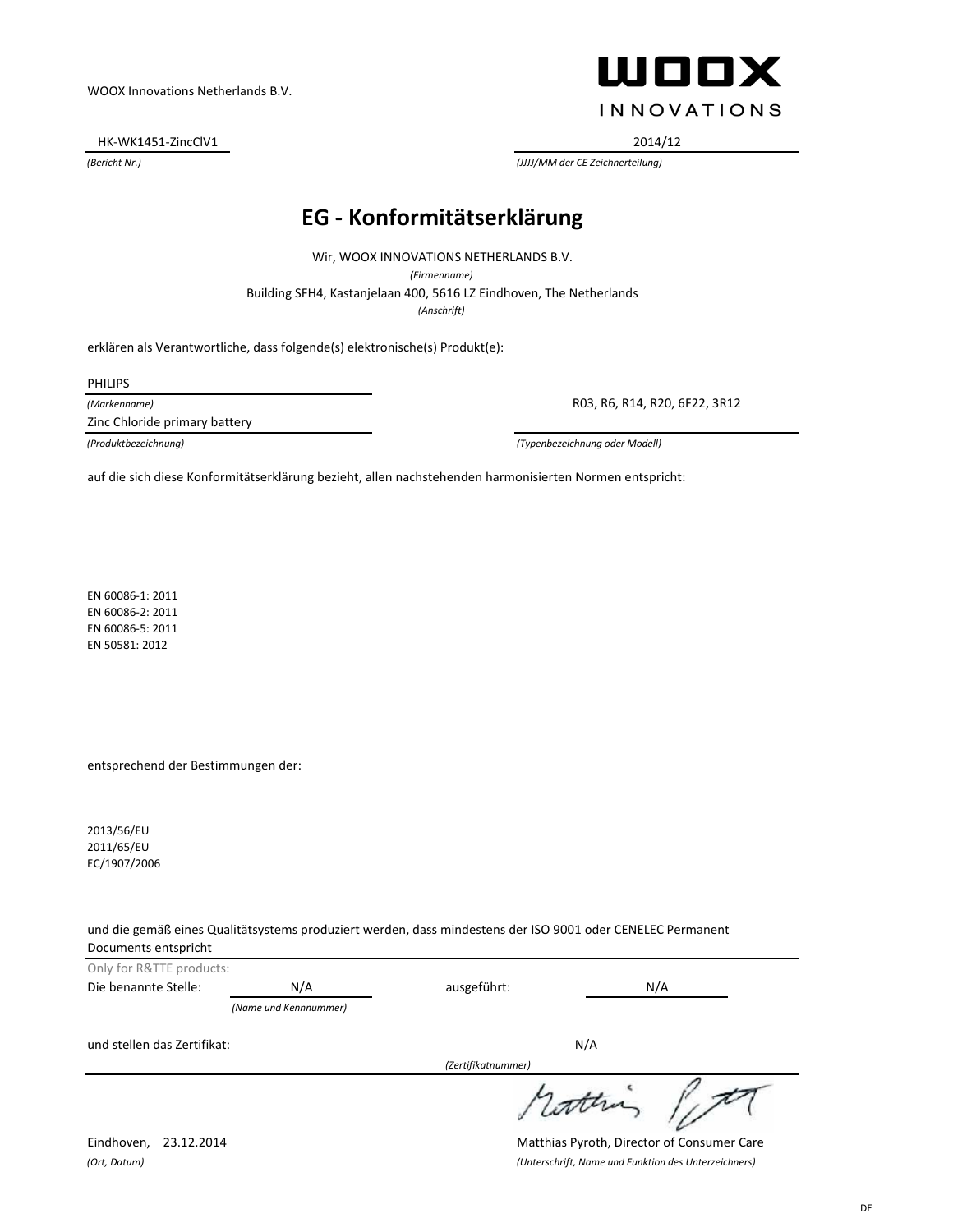HK-WK1451-ZincClV1 2014/12



*(Documentnummer) (Jaar, maand waarin de CE markering is uitgegeven)*

### **Europese Conformiteitsverklaring**

Building SFH4, Kastanjelaan 400, 5616 LZ Eindhoven, The Netherlands Wij, WOOX INNOVATIONS NETHERLANDS B.V. *(Bedrijfsnaam) (adres)*

verklaren dat onder onze verantwoordelijkheid de product(en):

PHILIPS

*(merknaam)*

Zinc Chloride primary battery

R03, R6, R14, R20, 6F22, 3R12

*(productbeschrijving) (typenummer of model)*

waar deze verklaring betrekking op heeft voldoen aan de volgende geharmoniseerde standaarden:

EN 60086-1: 2011 EN 60086-2: 2011 EN 60086-5: 2011 EN 50581: 2012

volgens de voorwaarden van:

2013/56/EU 2011/65/EU EC/1907/2006

En worden geproduceerd volgens een kwaliteitsprogramma wat minimaal overeenkomt met ISO9001 of de CENELEC permanente documenten

| Only for R&TTE products:             |                  |                              |     |
|--------------------------------------|------------------|------------------------------|-----|
| Notified Body:                       | N/A              | heeft uitgevoerd:            | N/A |
|                                      | (Naam en nummer) |                              |     |
| en heeft een certificaat uitgegeven: |                  |                              | N/A |
|                                      |                  | (nummer van het certificaat) |     |
|                                      |                  |                              |     |

Eindhoven, 23.12.2014 Matthias Pyroth, Director of Consumer Care *(plaats, datum) (handtekening, naam en functie)*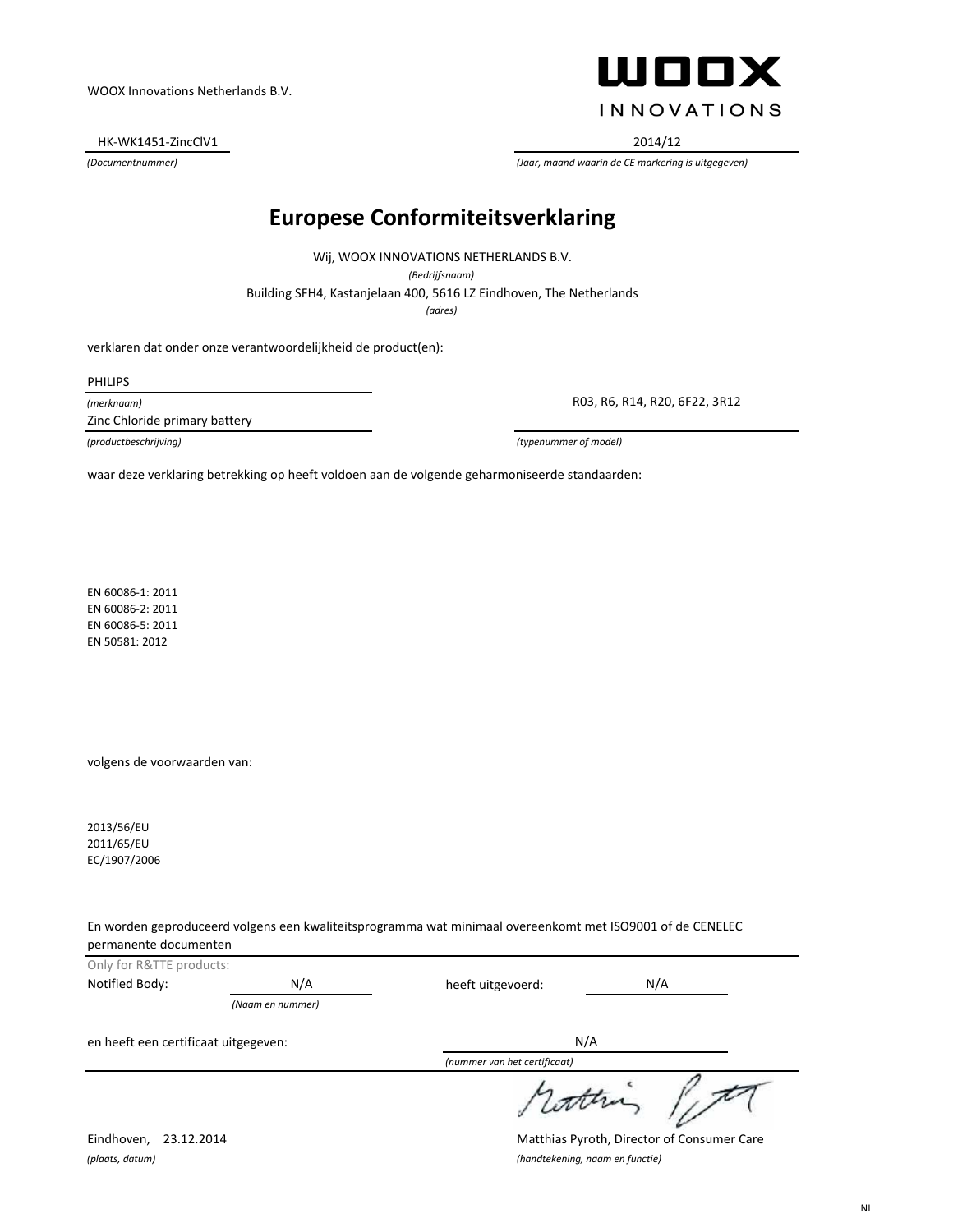HK-WK1451-ZincClV1 2014/12

# **WOOX INNOVATIONS**

*(Dokument nummer) (Årstal for påhæftning af CE-mærkning)*

#### **CE deklarationserklæring**

*(adresse)* Building SFH4, Kastanjelaan 400, 5616 LZ Eindhoven, The Netherlands Vi, WOOX INNOVATIONS NETHERLANDS B.V. *(virksomhedens navn)*

erklærer i henhold til vores ansvar, at de(t) elektriske produkt(er):

PHILIPS

*(navn på varermærke)* Zinc Chloride primary battery

*(produktbeskrivelse) (type eller model)*

R03, R6, R14, R20, 6F22, 3R12

denne erklæring relaterer sig til er i overenstemmelse med de harmoniserede standarder:

EN 60086-1: 2011 EN 60086-2: 2011 EN 60086-5: 2011 EN 50581: 2012

opfylder krav og forskrifter af:

2013/56/EU 2011/65/EU EC/1907/2006

Og er produceret i en kvalitet, der, som minimum, opfylder kravene i ISO 9001-standarden eller CENELEC´s permanente dokumenter

| Only for R&TTE products: |                  |                     |     |
|--------------------------|------------------|---------------------|-----|
| udstedt af:              | N/A              | har gennemført:     | N/A |
|                          | (Navn og nummer) |                     |     |
| og udstedt certifikatet: |                  |                     | N/A |
|                          |                  | (certifikat nummer) |     |
|                          |                  | sutting             |     |

*(sted, dato) (Signatur, navn og titel)*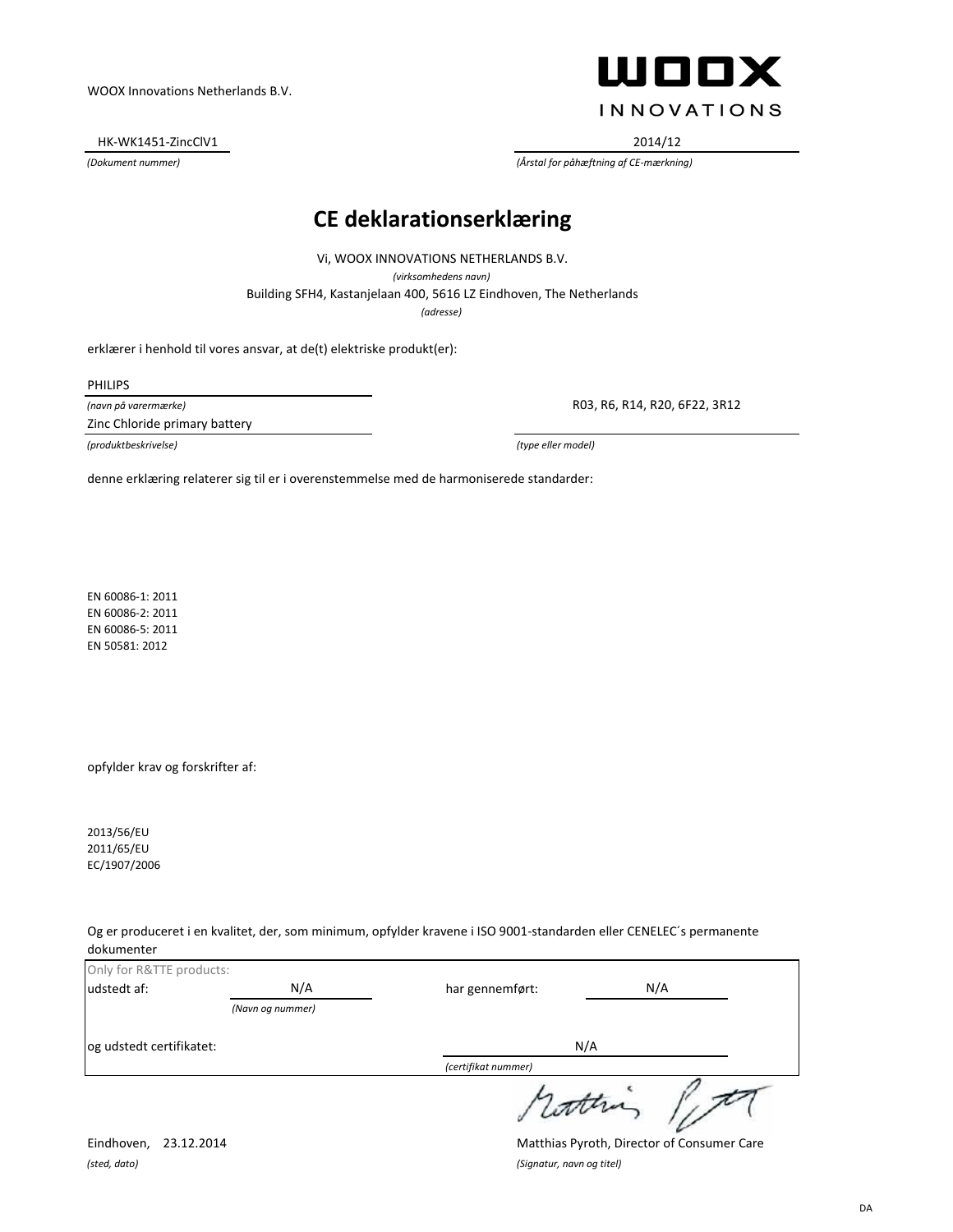HK-WK1451-ZincClV1 2014/12

**WOOX INNOVATIONS** 

*(Raportti nr.) (CE merkinnän myöntämisvuosi)*

### **Vaatimustenmukaisuusvakuutus**

Me, WOOX INNOVATIONS NETHERLANDS B.V.

*(Nimi)*

Building SFH4, Kastanjelaan 400, 5616 LZ Eindhoven, The Netherlands

*(Osoite)*

Ilmoitus seuraavista vastuullamme olevista sähkötuotteista:

PHILIPS

*(Brändinimi)*

Zinc Chloride primary battery

R03, R6, R14, R20, 6F22, 3R12

*(Tuotekuvaus) (Tyypi, versio tai malli)*

Tämä vakuutus on yhdenmukainen seuraavien harmonisointistandardien kanssa:

EN 60086-1: 2011 EN 60086-2: 2011 EN 60086-5: 2011 EN 50581: 2012

Seuraavien määräysten mukaisesti:

2013/56/EU 2011/65/EU EC/1907/2006

Ja on tuotettu seuraavien laatujärjestelmien mukaisesti : ISO 9001 ja CENELEC asiakirjat

| Only for R&TTE products: |                  |                        |     |
|--------------------------|------------------|------------------------|-----|
| Ilmoitettu laitos:       | N/A              | suoritetaan:           | N/A |
|                          | (Nimi ja numero) |                        |     |
| Todistuksen antaja:      |                  |                        | N/A |
|                          |                  | (Sertifikaatin numero) |     |
|                          |                  | sconna                 |     |

*(paikka, päiväys) (Allekirjoitus, nimi ja asema)*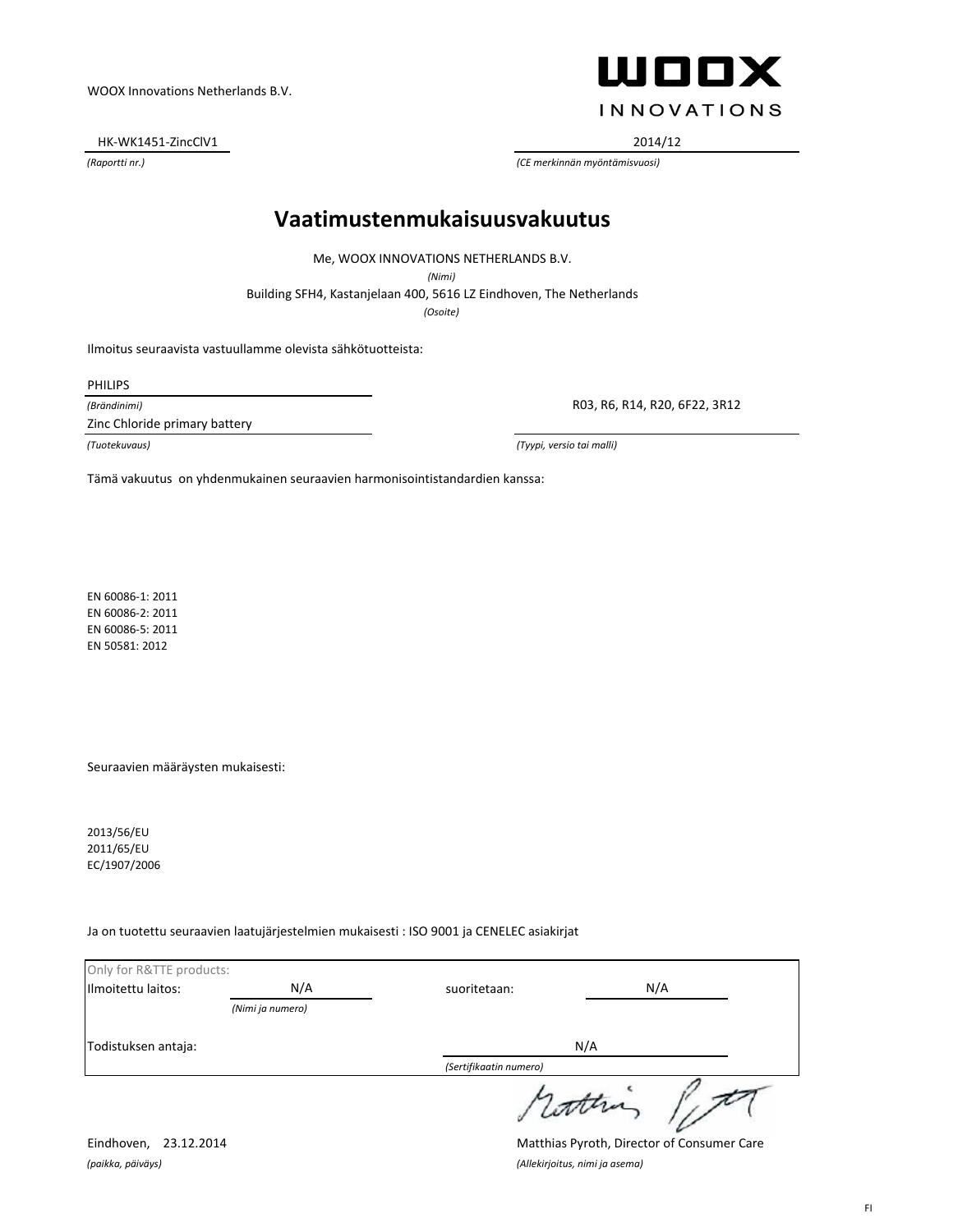HK-WK1451-ZincClV1 2014/12

ШООХ **INNOVATIONS** 

*(Número de Documento) (año/mes en que se colocó el marcado CE)*

## **DECLARACIÓN DE CONFORMIDAD EUROPEA**

*(dirección)* Building SFH4, Kastanjelaan 400, 5616 LZ Eindhoven, The Netherlands Nosotros, WOOX INNOVATIONS NETHERLANDS B.V. *(Nombre de la Empresa)*

Declaramos bajo nuestra responsabilidad que el/los producto(s):

PHILIPS

*(nombre de la marca)*

Zinc Chloride primary battery

R03, R6, R14, R20, 6F22, 3R12

*(descripción del producto) (Referencia o modelo)*

Al/a los que esta declaración hace(n) referencia es/son conforme(s) con los siguientes estándares armonizados:

EN 60086-1: 2011 EN 60086-2: 2011 EN 60086-5: 2011 EN 50581: 2012

siguiendo las disposiciones pertinentes de:

2013/56/EU 2011/65/EU EC/1907/2006

Y se fabrican conforme a una calidad como mínimo conforme a la norma ISO 9001 o a los Documentos Permanentes CENELEC

| Only for R&TTE products:      |                   |                         |     |
|-------------------------------|-------------------|-------------------------|-----|
| El organismo notificado:      | N/A               | hecho en:               | N/A |
|                               | (Nombre y número) |                         |     |
| y ha expedido el certificado: |                   |                         | N/A |
|                               |                   | (número de certificado) |     |
|                               |                   |                         |     |

*(lugar, fecha) (firma, nombre y cargo)*

Eindhoven, 23.12.2014 Matthias Pyroth, Director of Consumer Care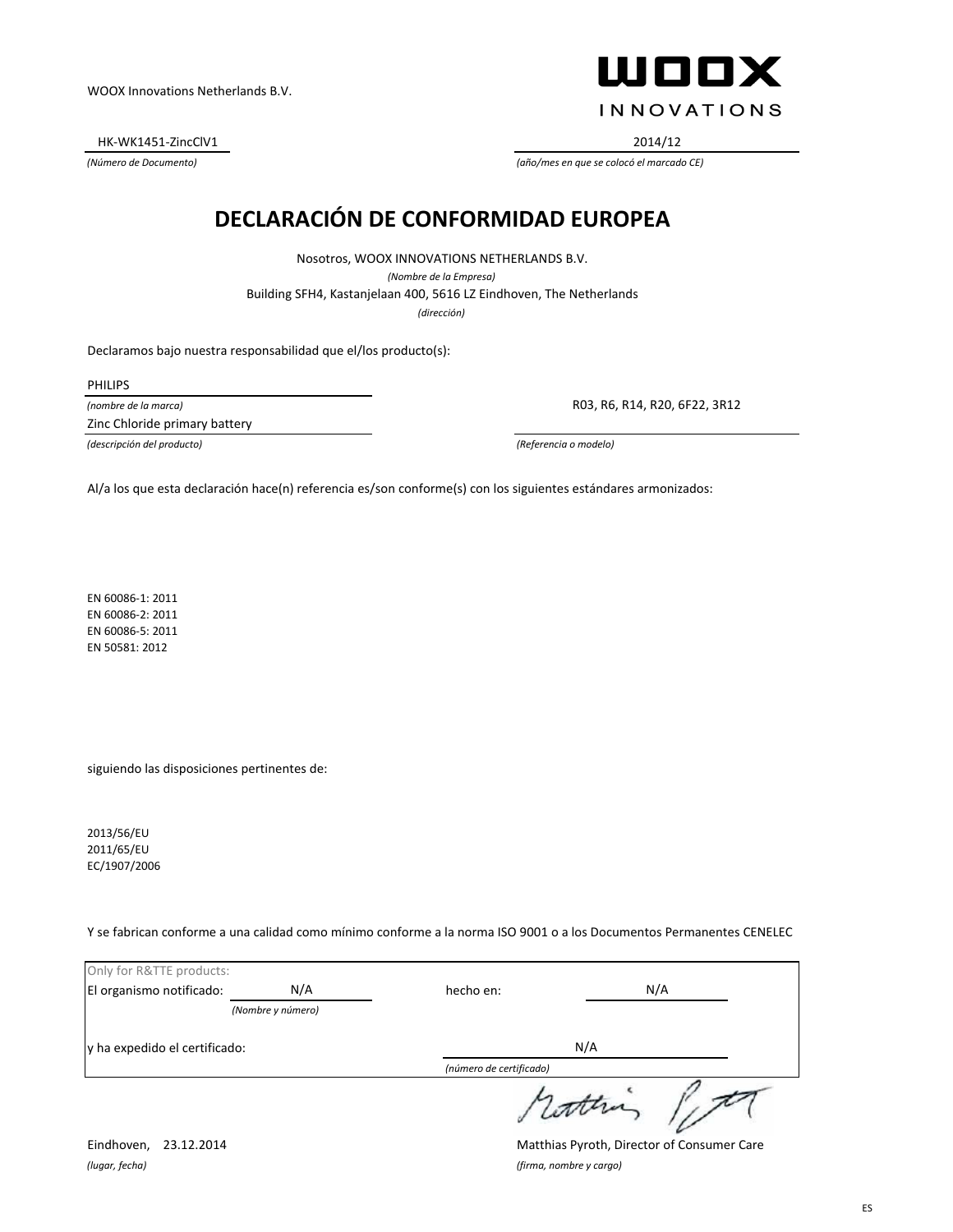HK-WK1451-ZincClV1 2014/12

ШООХ **INNOVATIONS** 

*(Número do Documento) (durante a qual a marcação CE foi fixada)*

#### **DECLARAÇAO DE CONFORMIDADE CE**

Nós, WOOX INNOVATIONS NETHERLANDS B.V. *(Nome da empresa)*

Building SFH4, Kastanjelaan 400, 5616 LZ Eindhoven, The Netherlands

*(morada)*

Declaramos sob a nossa responsabilidade que o(s) produto(s):

PHILIPS

*(nome da marca)*

Zinc Chloride primary battery

R03, R6, R14, R20, 6F22, 3R12

*(descrição do produto) (referéncia ou modelo)*

A(os) quais diz respeito esta declaração é/são conforme(s) com os seguintes standards harmonisados:

EN 60086-1: 2011 EN 60086-2: 2011 EN 60086-5: 2011 EN 50581: 2012

Conforme as exigencias essenciais e outras disposições pertinentes de:

2013/56/EU 2011/65/EU EC/1907/2006

E são fabricadas sob critérios de qualidade no mínimo conformes com a norma ISO 9001 ou documentos Permanentes CENELEC

| Only for R&TTE products: |                 |                         |  |
|--------------------------|-----------------|-------------------------|--|
| Organismo Notificado:    | N/A             | N/A<br>efectuado por:   |  |
|                          | (Nome e número) |                         |  |
| emitiu o certificado:    |                 | N/A                     |  |
|                          |                 | (numero do certificado) |  |
|                          |                 |                         |  |

*(local, data) (assinatura, nome e função)*

Eindhoven, 23.12.2014 Matthias Pyroth, Director of Consumer Care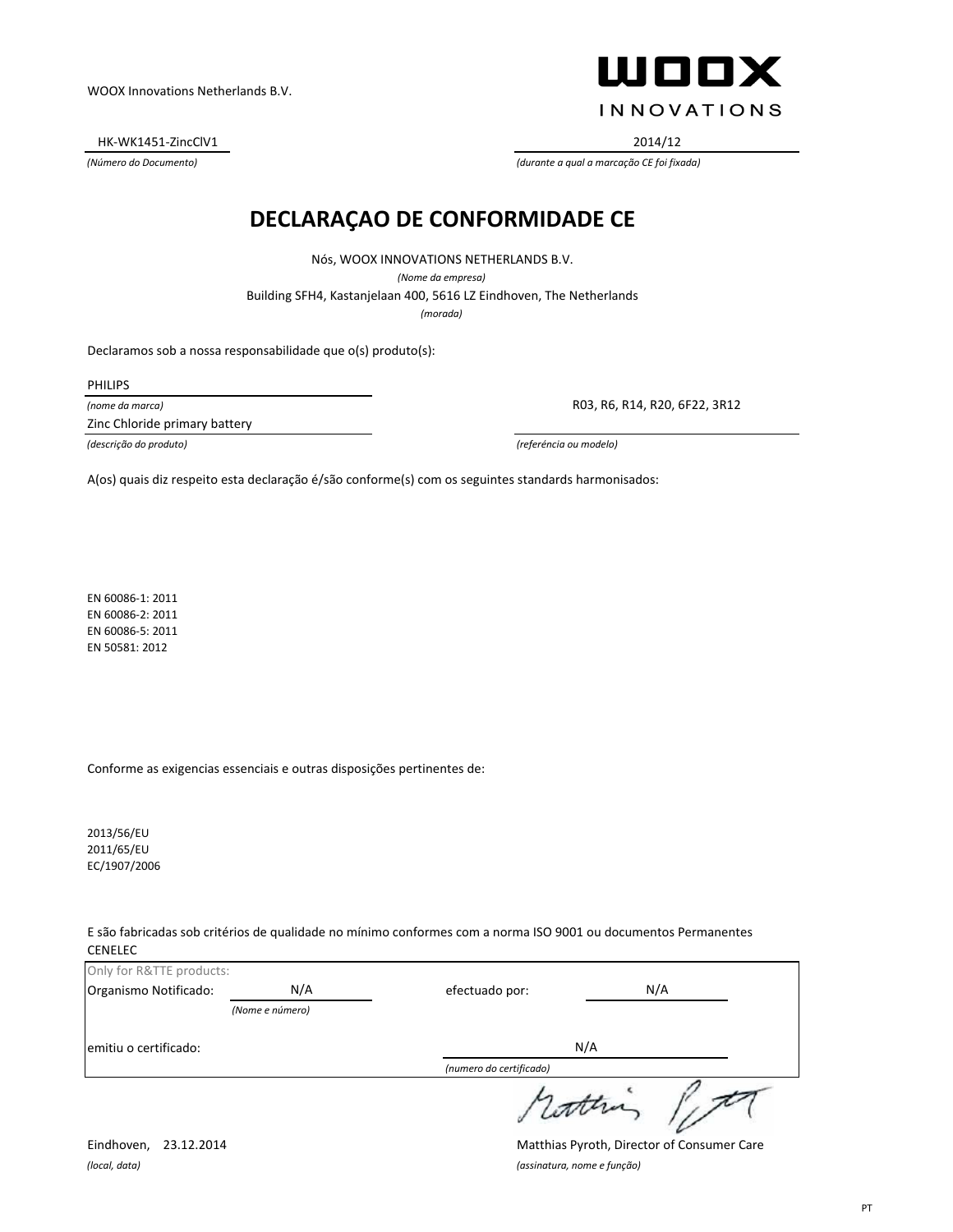HK-WK1451-ZincClV1 2014/12

**WOOX INNOVATIONS** 

*(Numero di documento) (in cui è apposto il marchio CE)*

### **DICHIARAZIONE DI CONFORMITA' CE**

*(indirizzo)* Building SFH4, Kastanjelaan 400, 5616 LZ Eindhoven, The Netherlands la sottoscritta WOOX INNOVATIONS NETHERLANDS B.V. *(Nome della società)*

dichiariamo sotto la nostra responsabilità che il(i) prodotto (i):

PHILIPS

*(marchio)*

Zinc Chloride primary battery

R03, R6, R14, R20, 6F22, 3R12

*(descrizione del prodotto) (referenza o modello)*

al quale questa dichiarazione si riferisce è conforme alle seguenti norme armonizzate:

EN 60086-1: 2011 EN 60086-2: 2011 EN 60086-5: 2011 EN 50581: 2012

a seguito delle disposizioni del:

2013/56/EU 2011/65/EU EC/1907/2006

e i processi produttivi seguono un sistema qualità conforme almeno alla norma ISO9001 o agli standard CENELEC

| Only for R&TTE products:     |                 |                         |     |
|------------------------------|-----------------|-------------------------|-----|
| L'Organismo Notificato:      | N/A             | ha eseguito:            | N/A |
|                              | (nome e numero) |                         |     |
| e rilasciato il certificato: |                 | N/A                     |     |
|                              |                 | (numero di certificato) |     |
|                              |                 | surin                   |     |

*(luogo, data) (firma , nome e funzione)*

Eindhoven, 23.12.2014 Matthias Pyroth, Director of Consumer Care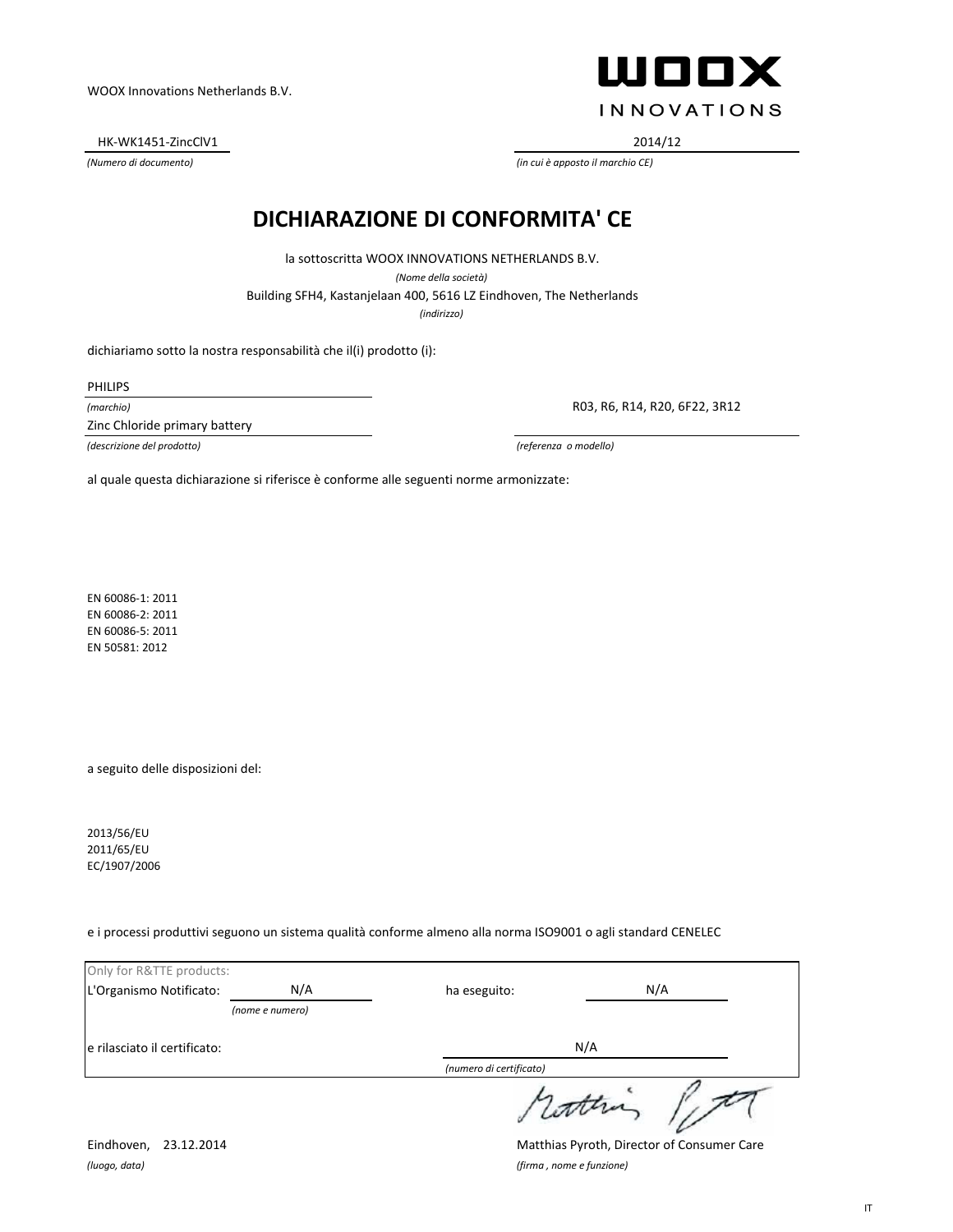HK-WK1451-ZincClV1 2014/12

ШООХ **INNOVATIONS** 

*(Αρ. έκθεσης) (Έτος επικόλλησης του σήματος συμμόρφωσης CE)*

#### **ΔΗΛΩΣΗ ΣΥΜΜΟΡΦΩΣΗΣ CE**

Εμείς, η εταιρεία WOOX INNOVATIONS NETHERLANDS B.V.

*(Επωνυμία)*

Building SFH4, Kastanjelaan 400, 5616 LZ Eindhoven, The Netherlands

*(Διεύθυνση)*

Δηλώνουμε υπεύθυνα ότι το ηλεκτρολογικό προϊόν/ προϊόντα:

PHILIPS

*(ονομασία μάρκας)*

Zinc Chloride primary battery

R03, R6, R14, R20, 6F22, 3R12

*(περιγραφή προϊόντος) (Τύπος έκδοσης ή μοντέλο)*

στο οποίο/ στα οποία αφορά η παρούσα δήλωση συμμορφούται/ συμμορφούνται με τα εξής εναρμονισμένα πρότυπα:

EN 60086-1: 2011 EN 60086-2: 2011 EN 60086-5: 2011 EN 50581: 2012

Σύμφωνα με τις διατάξεις των οδηγιών:

2013/56/EU 2011/65/EU EC/1907/2006

Και παράγεται/ παράγονται σύμφωνα με ένα ποιοτικό πρόγραμμα που συμμορφούται, κατ'ελάχιστον, με το πρότυπο ISO 9001 ή με τα Μόνιμα Έγγραφα Τεκμηρίωσης της CENELEC

| Only for R&TTE products:      |                        |                          |     |
|-------------------------------|------------------------|--------------------------|-----|
| Ο ειδοποιηθείς                | N/A                    | διεξήγαγε:               | N/A |
| οργανισμός:                   | (Ονομασία και αριθμός) |                          |     |
| Και εξέδωσε το πιστοποιητικό: |                        | N/A                      |     |
|                               |                        | (αριθμός πιστοποιητικού) |     |
|                               |                        |                          |     |

Eindhoven, 23.12.2014 Matthias Pyroth, Director of Consumer Care *(τόπος, ημερομηνία) (υπογραφή, ονοματεπώνυμο και λειτουργία)*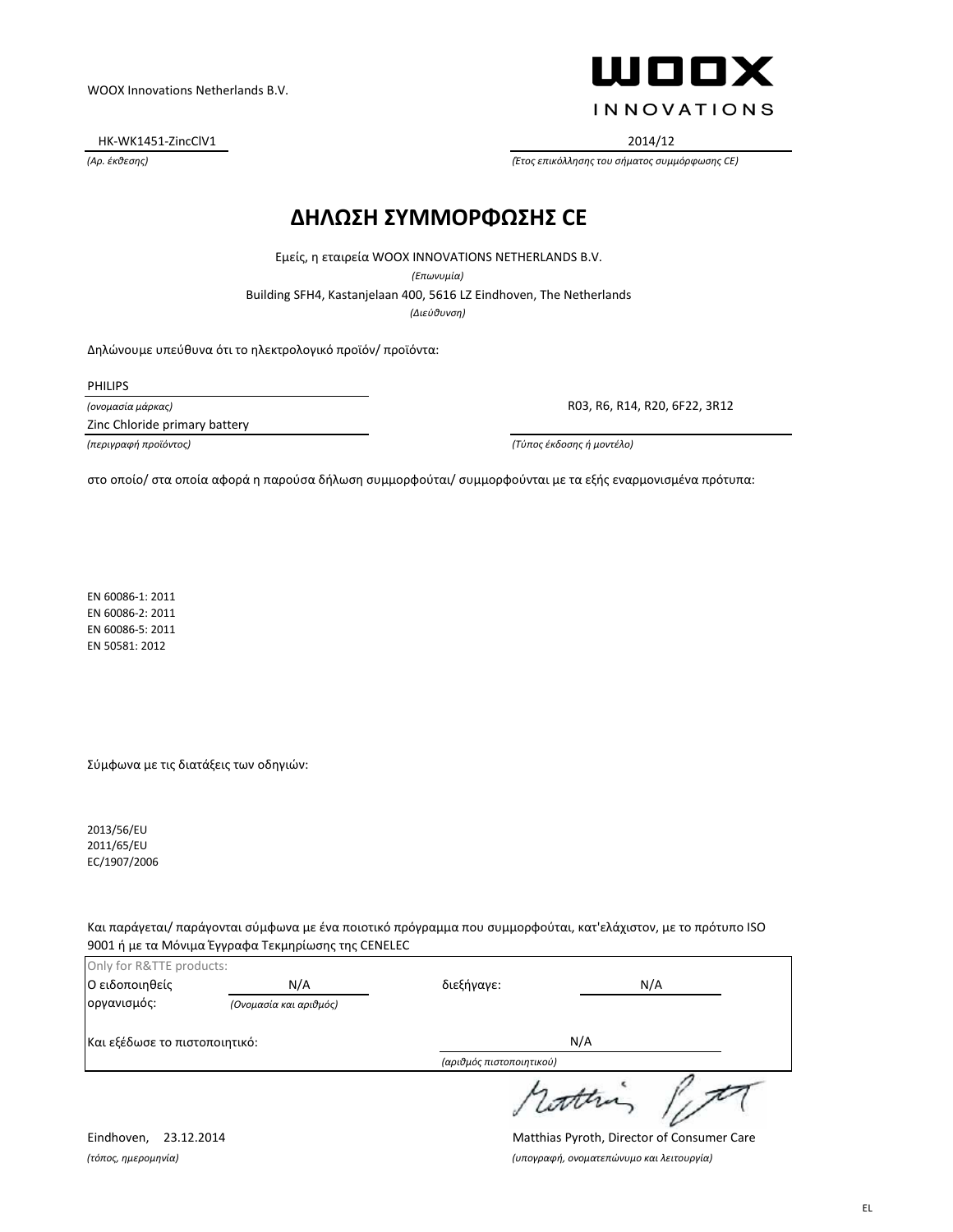HK-WK1451-ZincClV1 2014/12

WOOX **INNOVATIONS** 

*(Numer raportu) (Rok, w którym oznakowanie CE zostało umieszczone na wyrobie)*

### **DEKLARACJA ZGODNOŚCI CE**

My, WOOX INNOVATIONS NETHERLANDS B.V.

*(Nazwa)*

Building SFH4, Kastanjelaan 400, 5616 LZ Eindhoven, The Netherlands

*(adres)*

Deklarujemy na naszą odpowiedzialność, że urządzeni(e/a) elektryczne:

PHILIPS

*(marka)*

Zinc Chloride primary battery

R03, R6, R14, R20, 6F22, 3R12

*(nazwa /opis produktu) (Typ lub model)*

Do którego odnosi się niniejsza deklaracja jest zgodny z następującymi normami zharmonizowanymi:

EN 60086-1: 2011 EN 60086-2: 2011 EN 60086-5: 2011 EN 50581: 2012

Zgodnie z dyrektywami:

2013/56/EU 2011/65/EU EC/1907/2006

oraz został wyprodukowany zgodnie ze standardami jakościowymi takimi jak ISO9001 lub CENELEC Permanent Documents

| Only for R&TTE products: |                 |                                           |         |
|--------------------------|-----------------|-------------------------------------------|---------|
| Jednostka certyfikująca: | N/A             | wykonała:                                 | N/A     |
|                          | (Nazwa i numer) |                                           |         |
| wydała certyfikat:       |                 | N/A                                       |         |
|                          |                 | (numero del certificatonumer certyfikatu) |         |
|                          |                 |                                           | 1 comma |

Eindhoven, 23.12.2014 Matthias Pyroth, Director of Consumer Care *(miasto, data) (podpis, imię i nazwisko oraz funkcja)*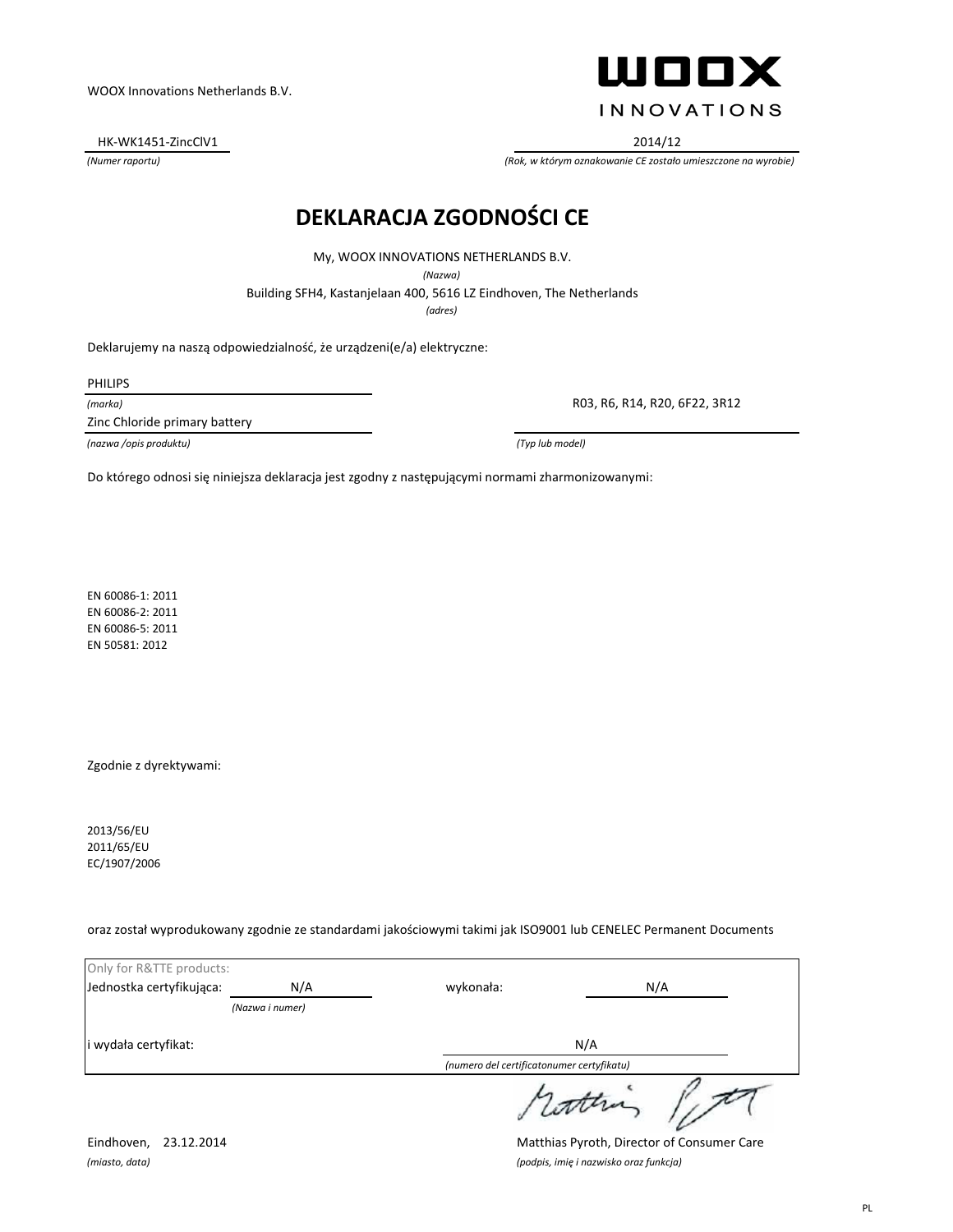Noi, WOOX INNOVATIONS NETHERLANDS B.V. *(Nume)*

**DECLARAŢIE DE CONFORMITATE CE**

Building SFH4, Kastanjelaan 400, 5616 LZ Eindhoven, The Netherlands

*(adresă)*

Declarăm pe proprie răspundere că produsul (produsele) electric(e):

PHILIPS

*(marca)*

Zinc Chloride primary battery

R03, R6, R14, R20, 6F22, 3R12

*(descriere produs) (Tip sau model)*

La care se referă această declarație, este in conformitate cu următoarele standarde armonizate:

EN 60086-1: 2011 EN 60086-2: 2011 EN 60086-5: 2011 EN 50581: 2012

În conformitate cu dispoziţiile directivelor:

2013/56/EU 2011/65/EU EC/1907/2006

Şi sunt fabricate după o schemă de calitate conformă cel puţin cu standardul ISO 9001 sau Documentele Permanente CENELEC

| Only for R&TTE products: |                 |                          |  |
|--------------------------|-----------------|--------------------------|--|
| Organismul notificat:    | N/A             | N/A<br>a efectuat:       |  |
|                          | (Nume si număr) |                          |  |
| Și a emis certificatul:  |                 | N/A                      |  |
|                          |                 | (Numărul certificatului) |  |
|                          |                 |                          |  |

Eindhoven, 23.12.2014 Matthias Pyroth, Director of Consumer Care *(locul, data) (semnătura, nume şi funcţie)*



HK-WK1451-ZincClV1 2014/12

*(Nr. raport) (Anul în care este aplicat marcajul CE)*

WOOX Innovations Netherlands B.V.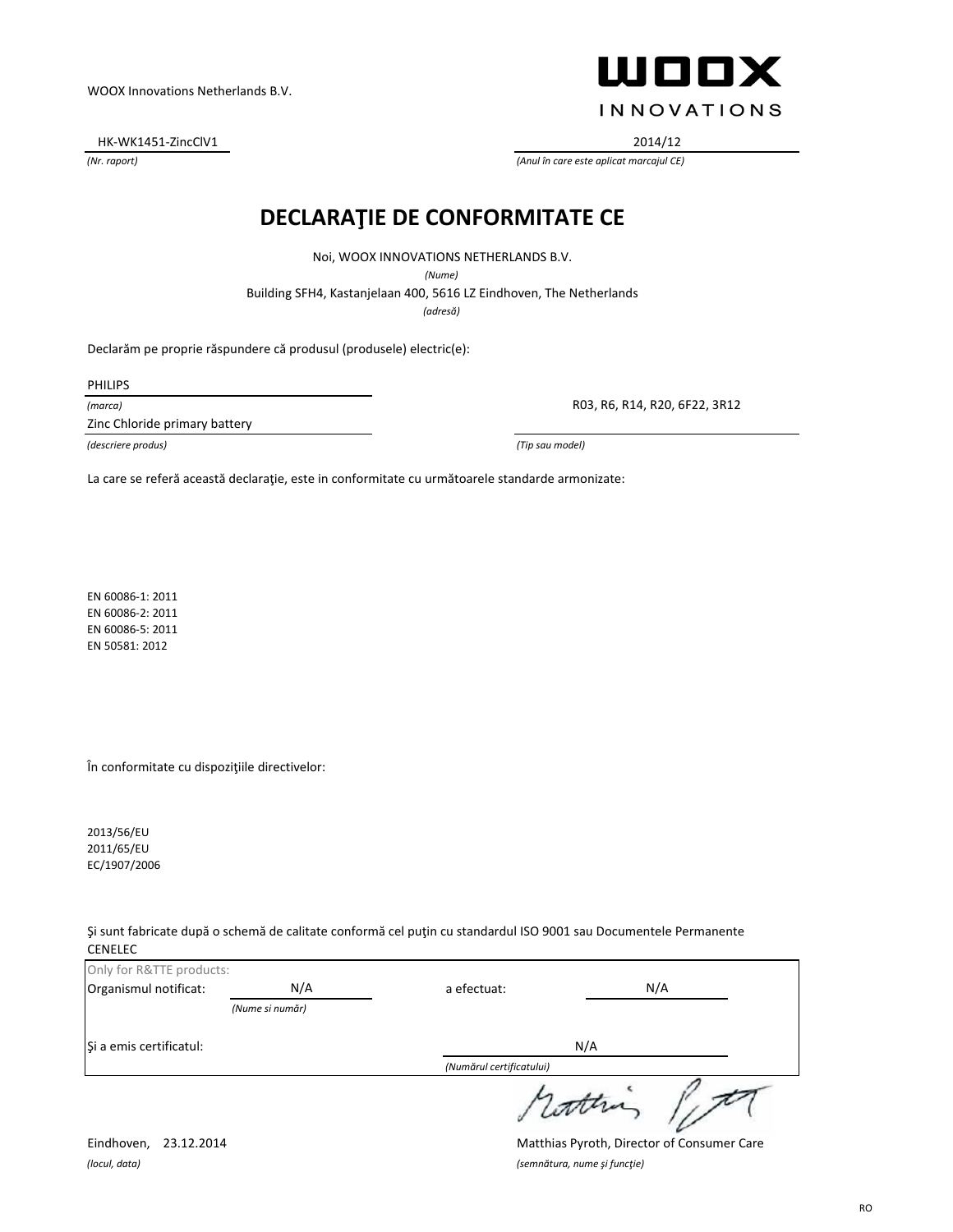HK-WK1451-ZincClV1 2014/12



*(Jelentés száma) (A CE jelzés feltüntetésének éve)*

## **EC MEGFELELŐSÉGI NYILATKOZAT**

A WOOX INNOVATIONS NETHERLANDS B.V.

*(Név)*

Building SFH4, Kastanjelaan 400, 5616 LZ Eindhoven, The Netherlands

*(cím)*

Felelőssége tudatában nyilatkozik, hogy az alábbi elektronikai termék(ek):

PHILIPS

*(márkanév)*

Zinc Chloride primary battery

R03, R6, R14, R20, 6F22, 3R12

*(termék megnevezése) (Típusváltozat vagy modell)*

Az ezen nyilatkozatban foglaltak szerint megfelel(nek) a következő harmonizált szabványoknak:

EN 60086-1: 2011 EN 60086-2: 2011 EN 60086-5: 2011 EN 50581: 2012

Követve a következő ajánlásokat:

2013/56/EU 2011/65/EU EC/1907/2006

legalább az ISO 9001-nek megfelelően vagy

| Only for R&TTE products:      |               |                     |  |
|-------------------------------|---------------|---------------------|--|
| Bejelentett testület:         | N/A           | N/A<br>teljesítve:  |  |
|                               | (Név és szám) |                     |  |
| és a kibocsátott tanúsítvány: |               | N/A                 |  |
|                               |               | (tanúsítvány száma) |  |
|                               |               | rotten              |  |

*(hely, dátum) (aláírás, név és beosztás)*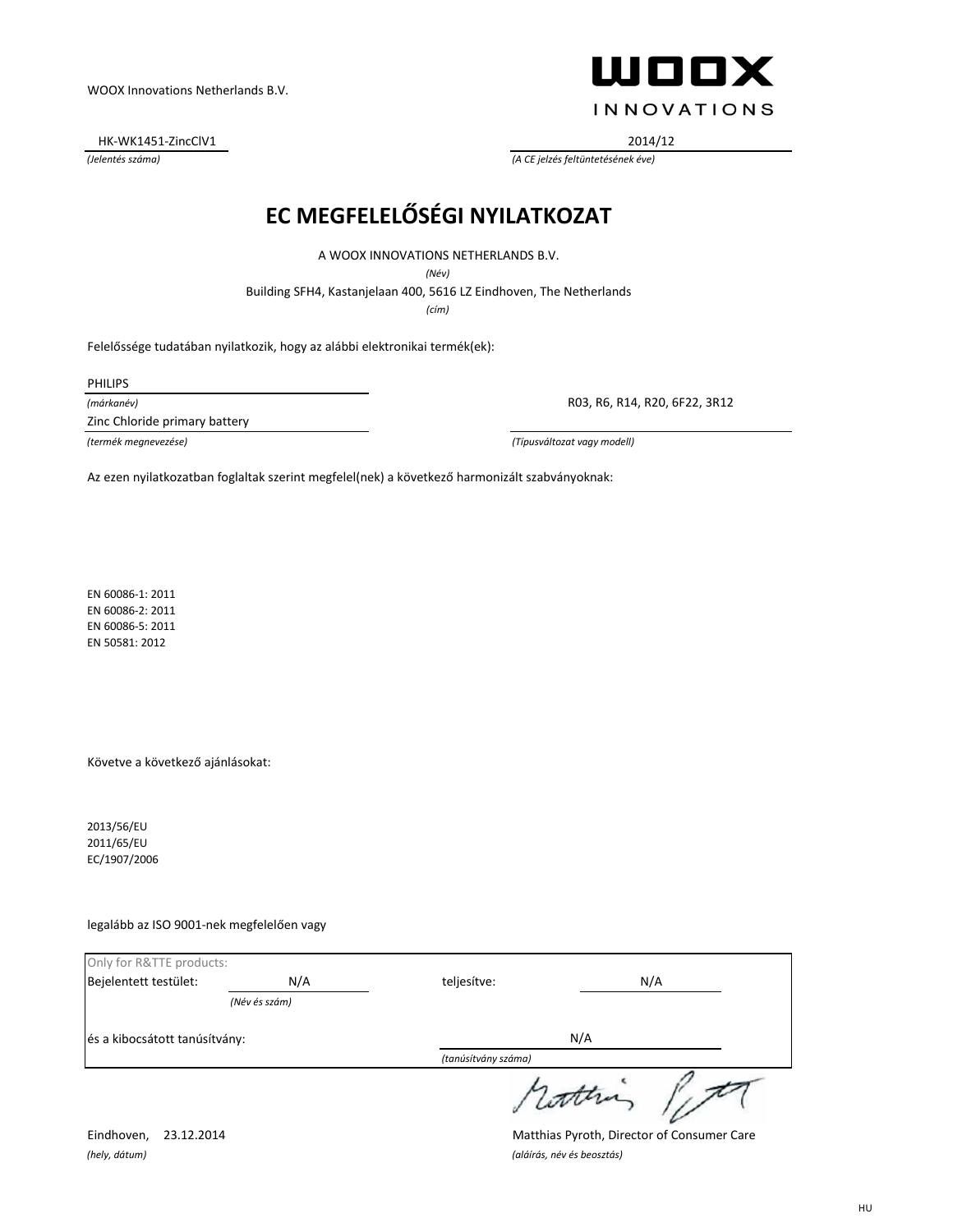HK-WK1451-ZincClV1 2014/12



*(Документ №) (Година на поставяне на CE маркировката)*

#### **CE Декларация за съответствие**

Ние, WOOX INNOVATIONS NETHERLANDS B.V.

*(Име)*

Building SFH4, Kastanjelaan 400, 5616 LZ Eindhoven, The Netherlands

*(адрес)*

Декларираме на наша отговорност, че електрическият(те) уред(и):

PHILIPS

*(търговска марка)*

Zinc Chloride primary battery

*(описание на продукта(ите)) (Серия или модел)*

R03, R6, R14, R20, 6F22, 3R12

Към който(които) се отнася тази декларация е(са) в съответствие със следните установени стандарти:

EN 60086-1: 2011 EN 60086-2: 2011 EN 60086-5: 2011 EN 50581: 2012

В съответствие с директиви:

2013/56/EU 2011/65/EU EC/1907/2006

и са произведени под система за качествен контрол най-малко в съответствие с ISO 9001 или

| Only for R&TTE products: |               |                        |     |  |
|--------------------------|---------------|------------------------|-----|--|
| Известяващата            | N/A           | извърши:               | N/A |  |
| институция:              | (Име и номер) |                        |     |  |
| И издаде сертификат:     |               | N/A                    |     |  |
|                          |               | (номер на сертификата) |     |  |
|                          |               | 1 latter               |     |  |

*(място, дата) (подпис, име и длъжност)*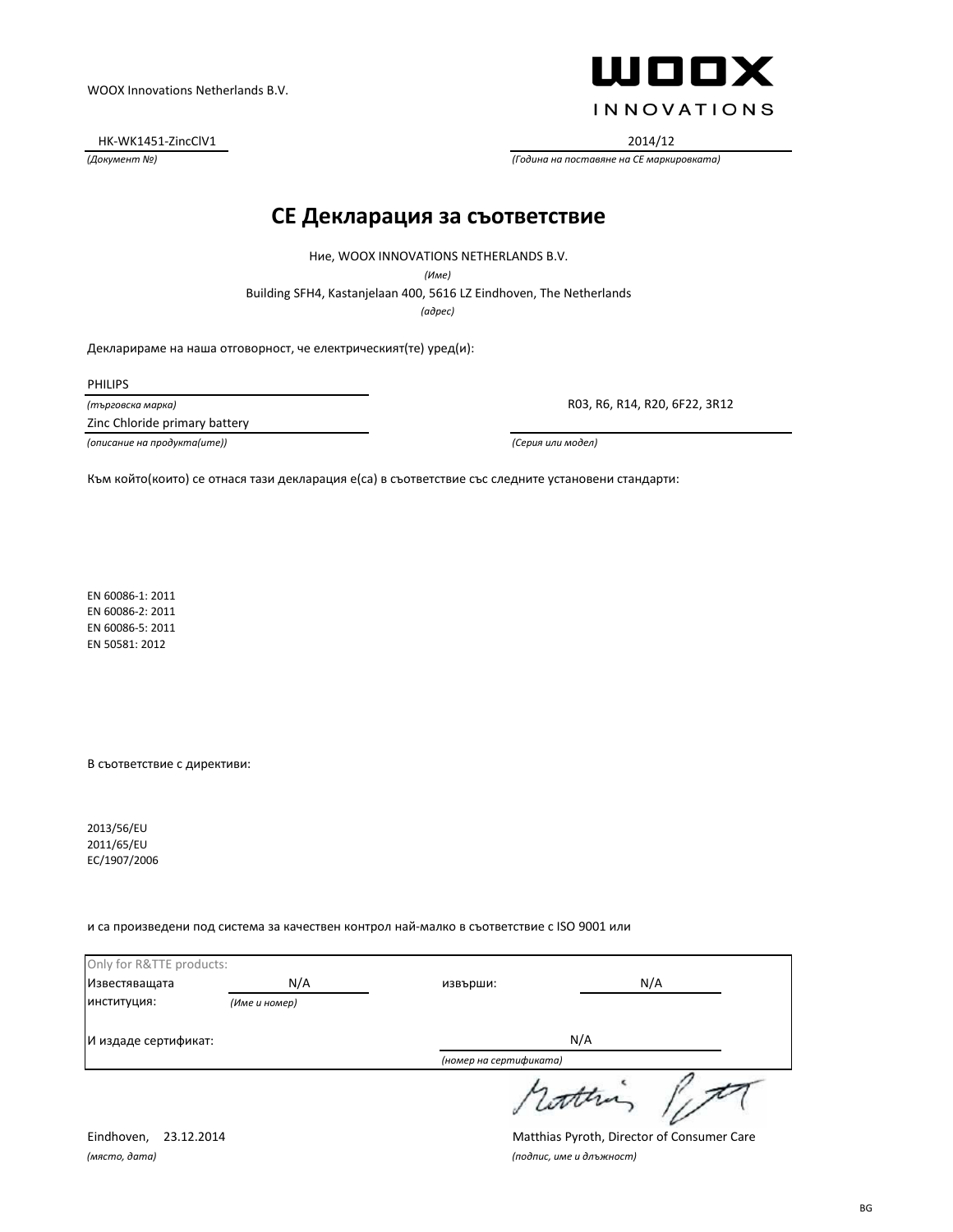HK-WK1451-ZincClV1 2014/12



*(Číslo zprávy) (Rok udělění známky CE)*

## **Prohlášení o shodě v EU**

My, WOOX INNOVATIONS NETHERLANDS B.V.

*(Jméno)*

Building SFH4, Kastanjelaan 400, 5616 LZ Eindhoven, The Netherlands

*(adresa)*

Prohlašujeme na svou odpovědnost, že elektrický výrobek:

PHILIPS

*(značka)*

Zinc Chloride primary battery

R03, R6, R14, R20, 6F22, 3R12

*(popis výrobku) (Typ verze nebo model)*

na nějž se toto prohlášení vztahuje, je ve shodě s následujícími harmonizovanými normami:

EN 60086-1: 2011 EN 60086-2: 2011 EN 60086-5: 2011 EN 50581: 2012

Následovaných ustanoveními Směrnic:

2013/56/EU 2011/65/EU EC/1907/2006

A jsou vyráběny v systému řízení kvality minimálně ve shodě s ISO 9001 nebo

| Only for R&TTE products: |                 |                     |       |
|--------------------------|-----------------|---------------------|-------|
| Kompetentní orgán:       | N/A             | provedl:            | N/A   |
|                          | (Název a číslo) |                     |       |
| a vydal certifikát:      |                 | N/A                 |       |
|                          |                 | (číslo certifikátu) |       |
|                          |                 |                     | datha |

*(místo, datum) (podpis, jméno a funkce)*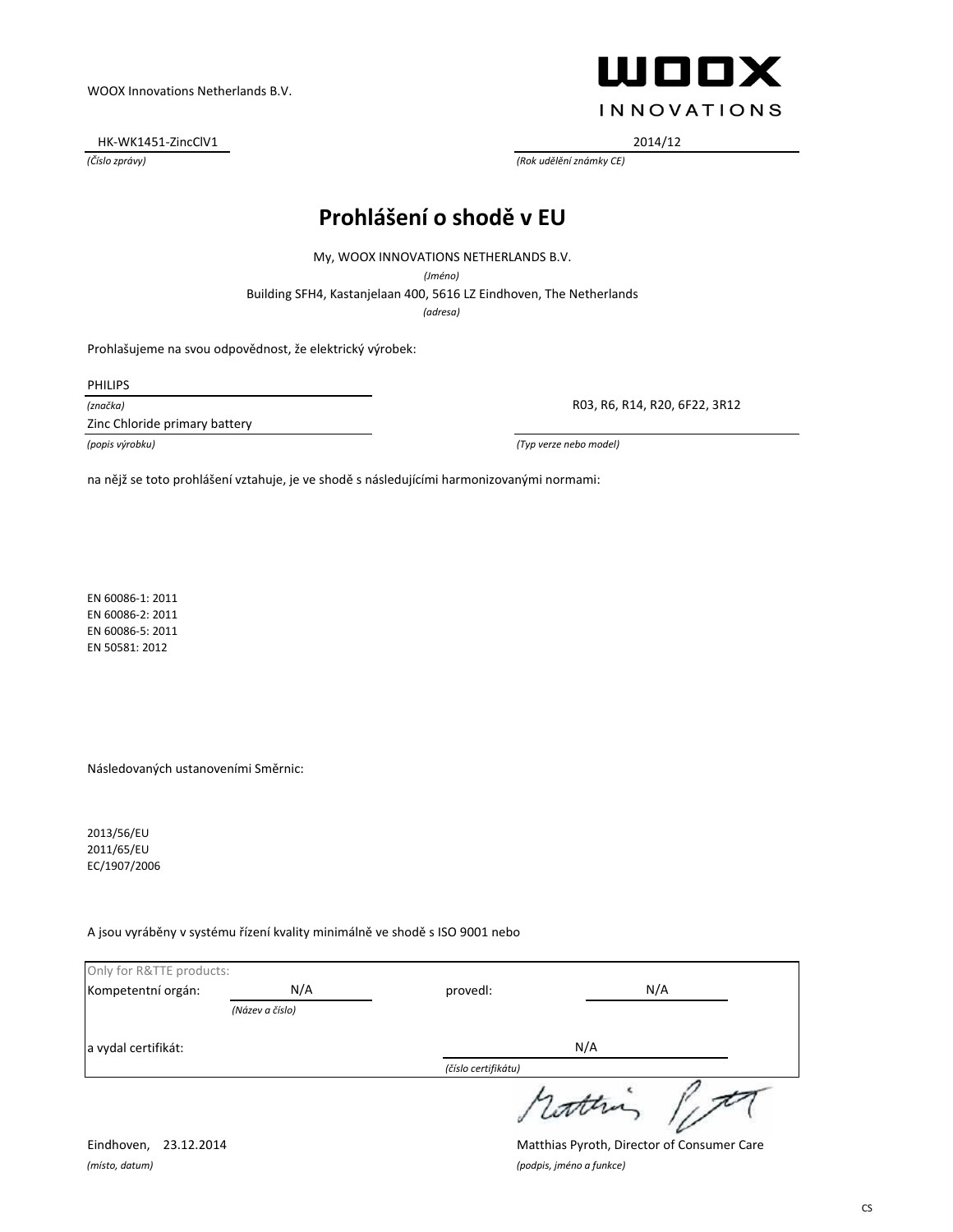HK-WK1451-ZincClV1 2014/12



*(Broj izvještaja) (Godina ishođenja CE oznake)*

### **Izjava o sukladnosti**

Mi, WOOX INNOVATIONS NETHERLANDS B.V.

*(Ime)*

Building SFH4, Kastanjelaan 400, 5616 LZ Eindhoven, The Netherlands

*(Adresa)*

Odgovorno izjavljujemo da je elektični uređaj(i):

PHILIPS

*(Naziv robne marke)*

Zinc Chloride primary battery

R03, R6, R14, R20, 6F22, 3R12

*(opis proizvoda) (Tipska oznaka ili model)*

Na koje se ova izjava odnosi zadovoljava sljedeće usklađene norme:

EN 60086-1: 2011 EN 60086-2: 2011 EN 60086-5: 2011 EN 50581: 2012

Slijedom odredbi:

2013/56/EU 2011/65/EU EC/1907/2006

najmanje u skladu sa normom ISO 9001 ili

| Only for R&TTE products: |              |                |           |
|--------------------------|--------------|----------------|-----------|
| Nadležno tijelon:        | N/A          | Izveden:       | N/A       |
|                          | (Ime i broj) |                |           |
| I izdana je potvrda:     |              | N/A            |           |
|                          |              | (Broj potvrde) |           |
|                          |              |                | 1 lattera |

*(Mjesto ,datum) (Potpis,ime i radno mjesto)*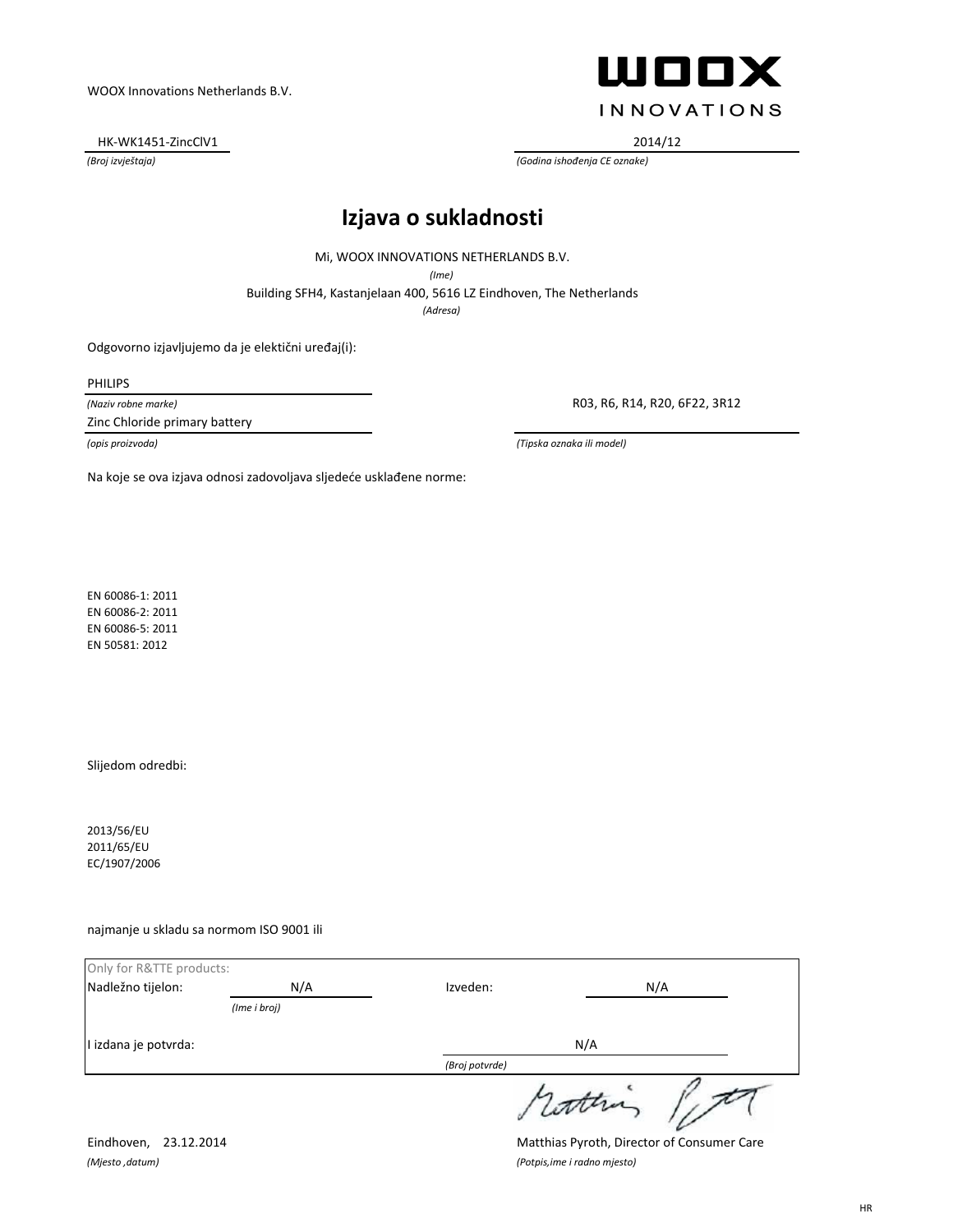HK-WK1451-ZincClV1 2014/12



*(Številka poročila) (Leto namstitve CE znaka)*

### **Izjava o skladnosti**

Mi, WOOX INNOVATIONS NETHERLANDS B.V.

*(Ime)*

Building SFH4, Kastanjelaan 400, 5616 LZ Eindhoven, The Netherlands

*(Naslov)*

S polno odgovornostjo izjavljamo:

PHILIPS

*(Ime znamke)*

Zinc Chloride primary battery

R03, R6, R14, R20, 6F22, 3R12

*(Opis proizvoda) (Tip, verzija ali model)*

Na katerega se nanaša ta izjava je skladen z naslednjimi harmoniziranimi standardi:

EN 60086-1: 2011 EN 60086-2: 2011 EN 60086-5: 2011 EN 50581: 2012

V skladu z naslednjimi odločbami:

2013/56/EU 2011/65/EU EC/1907/2006

In so proizvedeni v skladu s shemo kakovosti najmanj v skladu z ISO 9001 ali CENELEC stalnimi dokumenti

| Only for R&TTE products: |                   |                        |          |
|--------------------------|-------------------|------------------------|----------|
| Priglašeno organ:        | N/A               | Izvršeno:              | N/A      |
|                          | (Ime in številka) |                        |          |
| Izdaja certifikat:       |                   | N/A                    |          |
|                          |                   | (Številka certifikata) |          |
|                          |                   |                        | 1 Lotten |

*(Kraj, datum) (Podpis, Ime in funkcija)*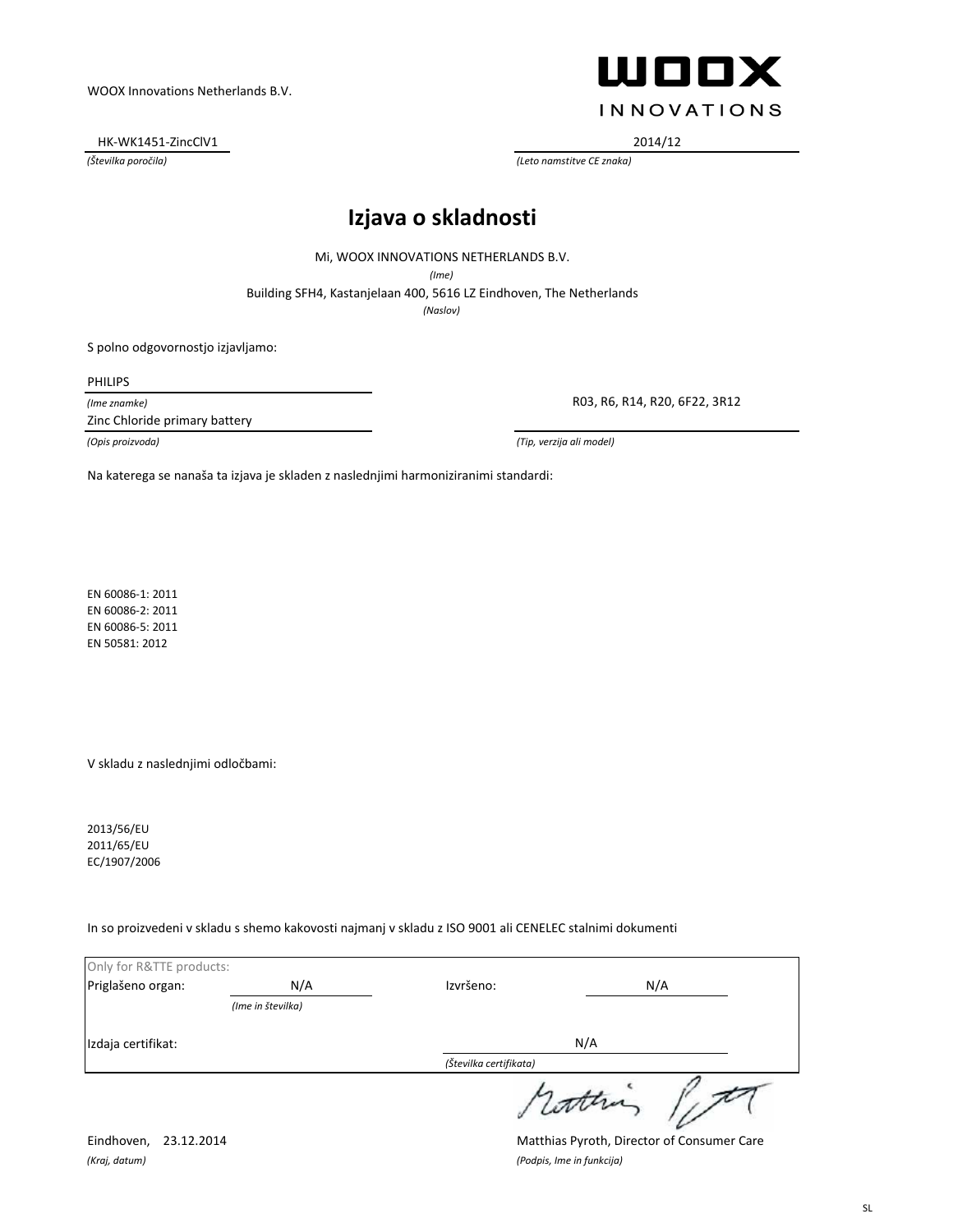HK-WK1451-ZincClV1 2014/12



*(Č. dokumentu) (Rok, kedy bola CE značka pridelená)*

## **EC Vyhlásenie o zhode**

Building SFH4, Kastanjelaan 400, 5616 LZ Eindhoven, The Netherlands My, WOOX INNOVATIONS NETHERLANDS B.V. *(Názov spoločnosti) (adresa)*

Prehlasujeme v našej zodpovednosti, že elektrický výrobok (výrobky):

PHILIPS

*(značka)*

Zinc Chloride primary battery

R03, R6, R14, R20, 6F22, 3R12

*(popis produktu) (Typ, verzia alebo model)*

Produkty, ktorých sa toto vyhlásenie týka, sú v súlade s nasledovnými harmonizovanými normami:

EN 60086-1: 2011 EN 60086-2: 2011 EN 60086-5: 2011 EN 50581: 2012

V súlade s nasledovnými ustanoveniami:

2013/56/EU 2011/65/EU EC/1907/2006

A sú vyrobené podľa osnov kvality a prinajmenšom v súlade s ISO 9001 alebo CENELEC ustanoveniami

| Only for R&TTE products: |                 |                     |           |
|--------------------------|-----------------|---------------------|-----------|
| Oboznámený orgán:        | N/A             | vykonané:           | N/A       |
|                          | (Názov a číslo) |                     |           |
| A vystavený certifikát:  |                 | N/A                 |           |
|                          |                 | (číslo certifikátu) |           |
|                          |                 |                     | 1 lattera |

*(miesto, dátum) (podpis, meno a funkcia)*

Eindhoven, 23.12.2014 Matthias Pyroth, Director of Consumer Care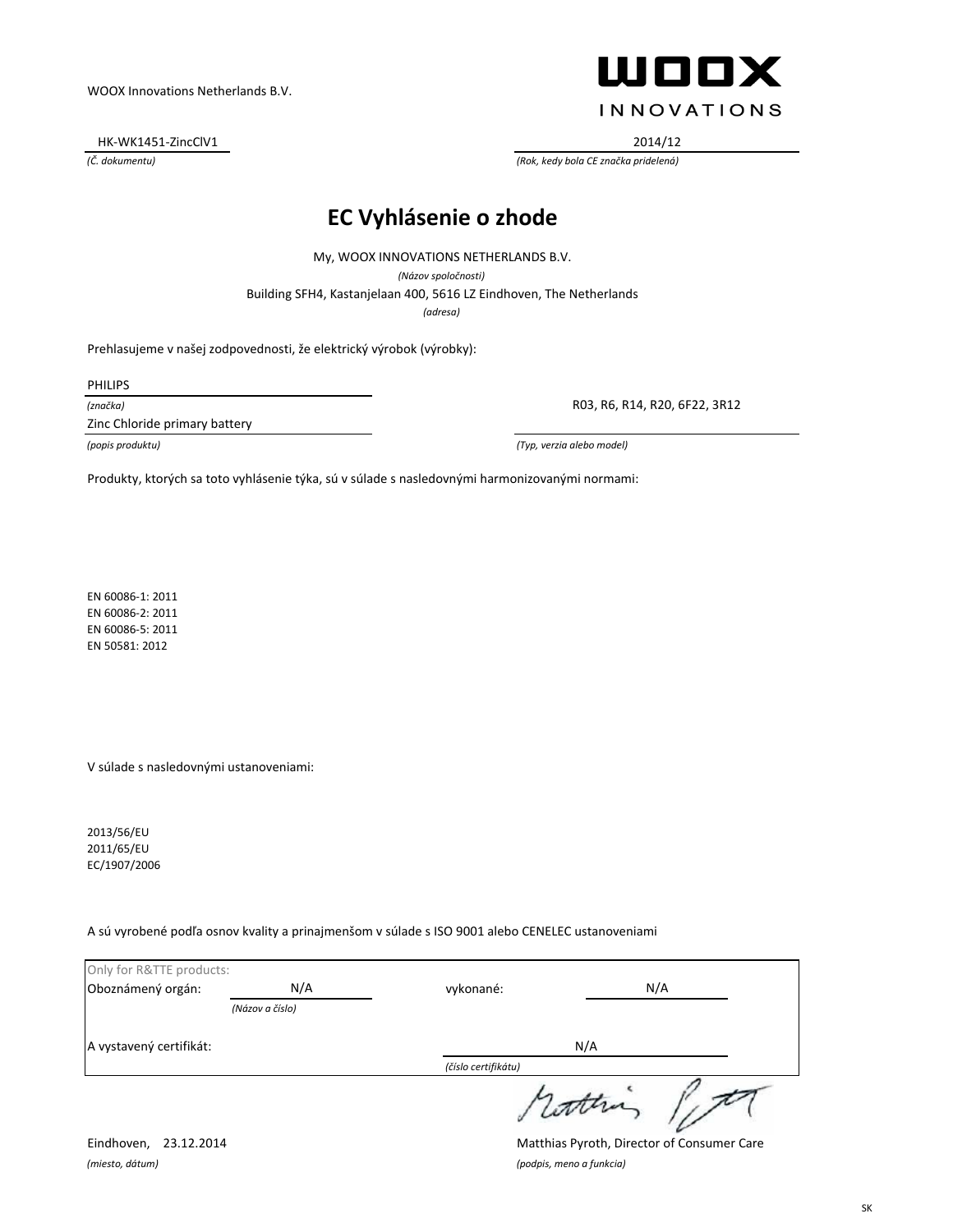HK-WK1451-ZincClV1 2014/12



*(Ziņojums Nr) (Gads kurā CE zīme ieviesta)*

### **EC deklarācija atbilstība**

Mēs, WOOX INNOVATIONS NETHERLANDS B.V.

*(vārds)*

Building SFH4, Kastanjelaan 400, 5616 LZ Eindhoven, The Netherlands

*(adresă)*

deklarēt zem vai atbildība ka, elektronisks produkts:

PHILIPS

*(fabrikas marka vārds)*

Zinc Chloride primary battery

R03, R6, R14, R20, 6F22, 3R12

*(produkta apraksts) (Tips, versija vai modelis)*

Kam ši deklarācija atbilst ir apliecināt ar sekojošiem saskaņotiem standartiem:

EN 60086-1: 2011 EN 60086-2: 2011 EN 60086-5: 2011 EN 50581: 2012

Sekojot noteikumiem:

2013/56/EU 2011/65/EU EC/1907/2006

Tiek ražots zem kvalitātes sistēma kas ir apstiprināta ar ISO 9001 vai CENELEC pastāvošiem dokumentiem

| Only for R&TTE products: |                   |                      |        |  |
|--------------------------|-------------------|----------------------|--------|--|
| Reģistrēta galvenā daļa: | N/A               | paveikts:            | N/A    |  |
|                          | (vārds un numurs) |                      |        |  |
| Un izveido sertifikātu:  |                   | N/A                  |        |  |
|                          |                   | (sertifikāta numurs) |        |  |
|                          |                   |                      | retten |  |

Eindhoven, 23.12.2014 Matthias Pyroth, Director of Consumer Care *(vieta, datums) (parskts, vārds un amatpienākums)*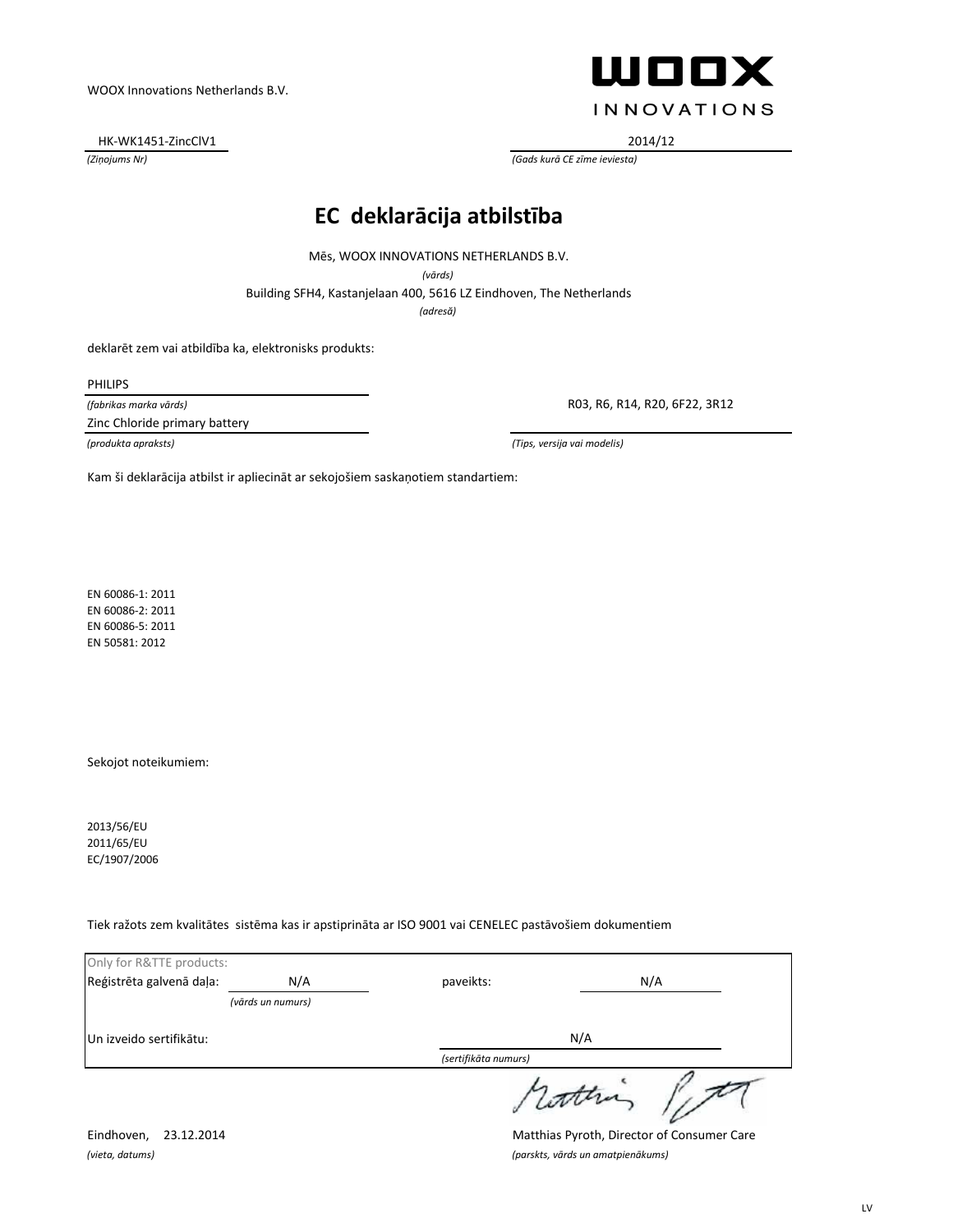HK-WK1451-ZincClV1 2014/12



*(Pranešimo Nr.) (Metai, kada CE patvirtino)*

### **EC ATITIKTIES DEKLARACIJA**

Mes, WOOX INNOVATIONS NETHERLANDS B.V.

*(Pavadinimas)*

Building SFH4, Kastanjelaan 400, 5616 LZ Eindhoven, The Netherlands

*(adresas)*

Deklaruojame, kad elektronikos gaminys (-iai):

PHILIPS

*(firmos ženklo pavadinimas)*

Zinc Chloride primary battery

R03, R6, R14, R20, 6F22, 3R12

*(gaminio aprašymas) (Tipas arba modelis)*

Pagal šią deklaraciją atitinka toliau nurodytus standartus:

EN 60086-1: 2011 EN 60086-2: 2011 EN 60086-5: 2011 EN 50581: 2012

Atitinka tokias nuostatas:

2013/56/EU 2011/65/EU EC/1907/2006

Pagaminta atitinkant visus kokybės reikalavimus pagal ISO 9001 ar CENELEC nuolatinius dokumentus

| Only for R&TTE products: |                          |                       |        |
|--------------------------|--------------------------|-----------------------|--------|
| Informuota įstaiga:      | N/A                      | atlikta:              | N/A    |
|                          | (Pavadinimas ir numeris) |                       |        |
| Sertifikatas išleistas:  |                          | N/A                   |        |
|                          |                          | (sertifikato numeris) |        |
|                          |                          |                       | sconna |

Eindhoven, 23.12.2014 Matthias Pyroth, Director of Consumer Care *(vieta, data) (parašas, vardas, pavardė ir pareigos)*